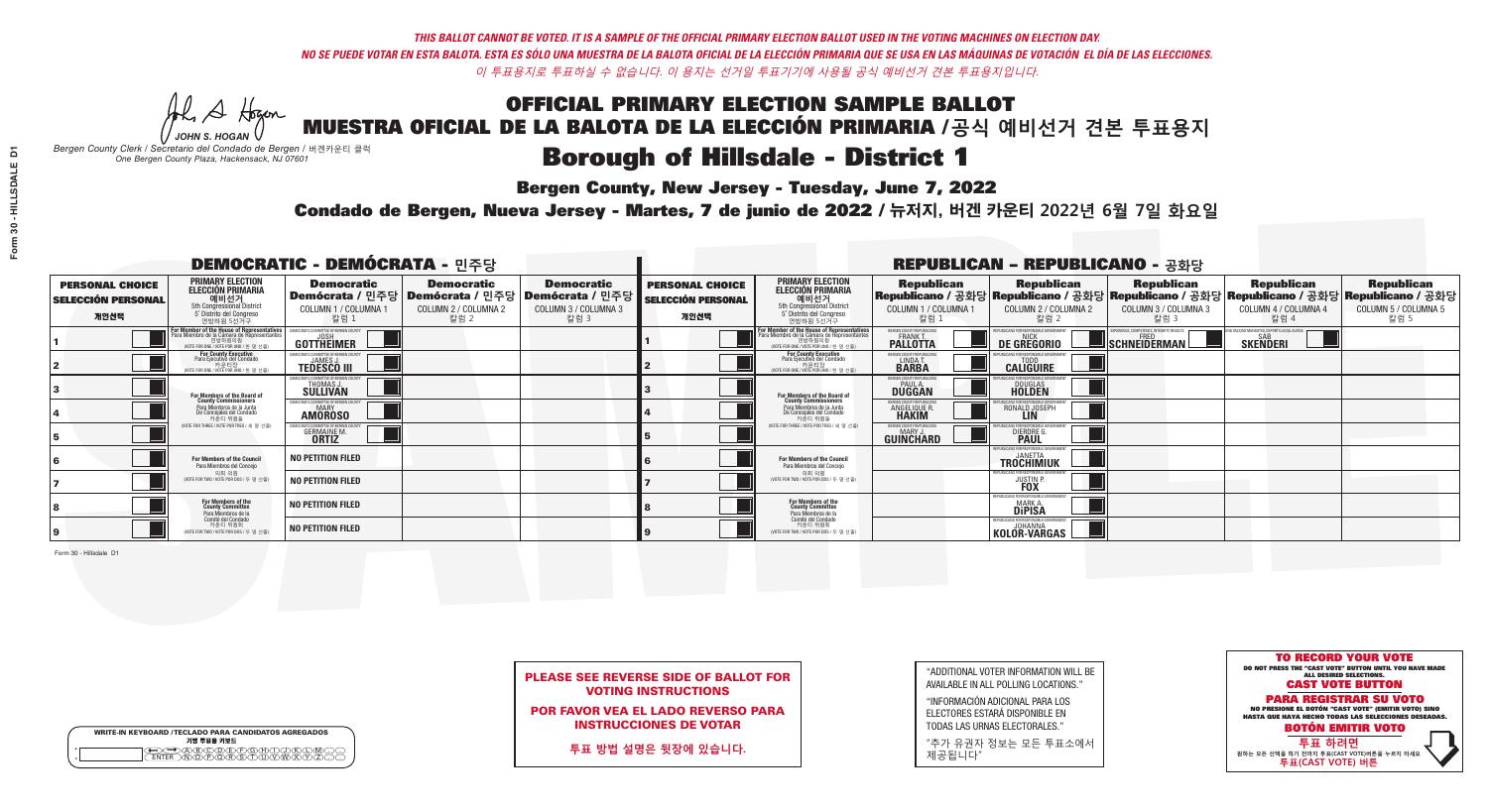A Hogen *JOHN S. HOGAN*

| <b>WRITE-IN KEYBOARD /TECLADO PARA CANDIDATOS AGREGADOS</b><br>기명 투표용 키보드 |  |
|---------------------------------------------------------------------------|--|
| YBYCYDYFYFYBYAY                                                           |  |

# **Borough of Hillsdale - District 2**

**Bergen County, New Jersey - Tuesday, June 7, 2022** 

*Bergen County Clerk / Secretario del Condado de Bergen /* 버겐카운티 클럭 *One Bergen County Plaza, Hackensack, NJ 07601*

Condado de Bergen, Nueva Jersey - Martes, 7 de junio de 2022 / 뉴저지, 버겐 카운티 2022년 6월 7일 화요일 *One Bergen County Plaza, Hackensack, NJ 07601*



|                            | <b>PLEASE SEE REVERSE SIDE OF BALLOT FOR</b> |
|----------------------------|----------------------------------------------|
| <b>VOTING INSTRUCTIONS</b> |                                              |

POR FAVOR VEA EL LADO REVERSO PARA INSTRUCCIONES DE VOTAR

**투표 방법 설명은 뒷장에 있습니다.**

"ADDITIONAL VOTER INFORMATION WILL BE AVAILABLE IN ALL POLLING LOCATIONS."

"INFORMACIÓN ADICIONAL PARA LOS ELECTORES ESTARÁ DISPONIBLE EN TODAS LAS URNAS ELECTORALES."

"추가 유권자 정보는 모든 투표소에서 제공됩니다"

| <b>DEMOCRATIC - DEMÓCRATA - 민주당</b>                         |                                                                                                                                               |                                                                        |                                                   |                                                                                                        |                                                             |                                                                                                                                               |                                                            | <b>REPUBLICAN - REPUBLICANO - 공화당</b>                                                                                                          |                                                   |                                                               |                                                   |
|-------------------------------------------------------------|-----------------------------------------------------------------------------------------------------------------------------------------------|------------------------------------------------------------------------|---------------------------------------------------|--------------------------------------------------------------------------------------------------------|-------------------------------------------------------------|-----------------------------------------------------------------------------------------------------------------------------------------------|------------------------------------------------------------|------------------------------------------------------------------------------------------------------------------------------------------------|---------------------------------------------------|---------------------------------------------------------------|---------------------------------------------------|
| <b>PERSONAL CHOICE</b><br><b>SELECCIÓN PERSONAL</b><br>개인선택 | <b>PRIMARY ELECTION</b><br><b>ELECCIÓN PRIMARIA</b><br>예비선거<br>5th Congressional District<br>5° Distrito del Congreso<br>연방하원 5선거구            | <b>Democratic</b><br>COLUMN 1 / COLUMNA 1<br>칼럼 1                      | <b>Democratic</b><br>COLUMN 2 / COLUMNA 2<br>칼럼 2 | <b>Democratic</b><br>│Demócrata / 민주당│Demócrata / 민주당│Demócrata / 민주당┃<br>COLUMN 3 / COLUMNA 3<br>칼럼 3 | <b>PERSONAL CHOICE</b><br><b>SELECCIÓN PERSONAL</b><br>개인선택 | <b>PRIMARY ELECTION</b><br><b>ELECCIÓN PRIMARIA</b><br><u>. 예비선거</u><br>5th Congressional District<br>5° Distrito del Congreso<br>연방하원 5선거구   | <b>Republican</b><br>COLUMN 1 / COLUMNA 1<br>칼럼 :          | <b>Republican</b><br>Republicano / 공화당 Republicano / 공화당 Republicano / 공화당 Republicano / 공화당 Republicano / 공화당<br>COLUMN 2 / COLUMNA 2<br>칼럼 2 | <b>Republican</b><br>COLUMN 3 / COLUMNA 3<br>칼럼 3 | <b>Republican</b><br>COLUMN 4 / COLUMNA 4<br>칼럼 4             | <b>Republican</b><br>COLUMN 5 / COLUMNA 5<br>칼럼 5 |
|                                                             | For Member of the House of Representatives<br>Para Miembro de la Cámara de Representantes<br>연방하원의원<br>(VOTE FOR ONE / VOTE POR UNO / 한 명 선출) | DEMOCRATIC COMMITTEE OF BERGEN COL<br>GOTTHEIMER                       |                                                   |                                                                                                        |                                                             | For Member of the House of Representatives<br>Para Miembro de la Cámara de Representantes<br>연방하원의원<br>(VOTE FOR ONE / VOTE POR UNO / 한 명 선출) | BERGEN COUNTY REPUBLICANS<br>FRANK T.<br><b>PALLOTTA</b>   | DE GREGORIO                                                                                                                                    | SCHNEIDERMAN                                      | D VACCINE MANDATES, DEPORT ILLEGAL ALIENS.<br><b>SKENDERI</b> |                                                   |
|                                                             | For County Executive<br>Para Ejecutivo del Condado<br>가운티장<br>(VOTE FOR ONE / VOTE POR UNO / 한 명 선출)                                          | FMOCRATIC COMMITTEE OF BERGEN COUNTY<br><b>TEDESCO III</b>             |                                                   |                                                                                                        |                                                             | For County Executive<br>Para Ejecutivo del Condado<br>. 카운티장<br>(VOTE FOR ONE / VOTE POR UNO / 한 명 선출)                                        | BERGEN COUNTY REPUBLICAN<br>LINDA T.                       | <b>CALIGUIRE</b>                                                                                                                               |                                                   |                                                               |                                                   |
|                                                             | For Members of the Board of<br>County Commissioners                                                                                           | MOCRATIC COMMITTEE OF BERGEN COUNTY<br>THOMAS J.                       |                                                   |                                                                                                        |                                                             | For Members of the Board of<br>County Commissioners                                                                                           | ERGEN COUNTY REPUBLICAN<br><b>PAUL A.</b><br><b>DUGGAN</b> | <b>DOUGLAS</b>                                                                                                                                 |                                                   |                                                               |                                                   |
|                                                             | Para Miembros de la Junta<br>De Concejales del Condado<br>카우티 위원들                                                                             | ICRATIC COMMITTEE OF BERGEN COUNTY<br><b>MARY</b><br><b>AMOROSO</b>    |                                                   |                                                                                                        |                                                             | Para Miembros de la Junta<br>De Concejales del Condado<br>카운티 위원들                                                                             | RGEN COUNTY REPUBLICAN:<br><b>ANGELIQUE R<br/>HAKIM</b>    | RONALD JOSEPH                                                                                                                                  |                                                   |                                                               |                                                   |
|                                                             | NOTE FOR THREE / VOTE POR TRES / 세 명 선출)                                                                                                      | )CRATIC COMMITTEE OF BERGEN COUN<br><b>GERMAINE M.</b><br><b>ORTIZ</b> |                                                   |                                                                                                        |                                                             | WOTE FOR THREE / VOTE POR TRES / 세 명 선출                                                                                                       | ERGEN COUNTY REPUBLICANS<br>MARY J.<br>GUIÑCHARD           | FOR RESPONSIBLE GO<br><b>DIERDRE</b>                                                                                                           |                                                   |                                                               |                                                   |
|                                                             | For Members of the Council<br>Para Miembros del Concejo                                                                                       | <b>NO PETITION FILED</b>                                               |                                                   |                                                                                                        |                                                             | For Members of the Council<br>Para Miembros del Conceio                                                                                       |                                                            | PUBLICANS FOR RESPONSIBLE GOVERNMEN<br><b>TROCHIMIUK</b>                                                                                       |                                                   |                                                               |                                                   |
|                                                             | 의회 의원<br>(VOTE FOR TWO / VOTE POR DOS / 두 명 선출                                                                                                | <b>NO PETITION FILED</b>                                               |                                                   |                                                                                                        |                                                             | 의회 의원<br>(VOTE FOR TWO / VOTE POR DOS / 두 명 선출)                                                                                               |                                                            | EPUBLICANS FOR RESPONSIBLE GOVERNMEN<br><b>JUSTIN</b>                                                                                          |                                                   |                                                               |                                                   |
|                                                             | For Members of the<br>County Committee<br>Para Miembros de la<br>Comité del Condado                                                           | <b>NO PETITION FILED</b>                                               |                                                   |                                                                                                        |                                                             | For Members of the<br>County Committee<br>Para Miembros de la<br>Comité del Condado                                                           |                                                            | REPUBLICANS FOR RESPONSIBLE GOY<br><b>KARCICH</b>                                                                                              |                                                   |                                                               |                                                   |
|                                                             | 카운티 위원회<br>(VOTE FOR TWO / VOTE POR DOS / 두 명 선출)                                                                                             | <b>NO PETITION FILED</b>                                               |                                                   |                                                                                                        |                                                             | 카운티 위원회<br>WOTE FOR TWO / VOTE POR DOS / 두 명 선출)                                                                                              |                                                            | PUBLICANS FOR RESPONSIBLE GOV<br>ANN JANET                                                                                                     |                                                   |                                                               |                                                   |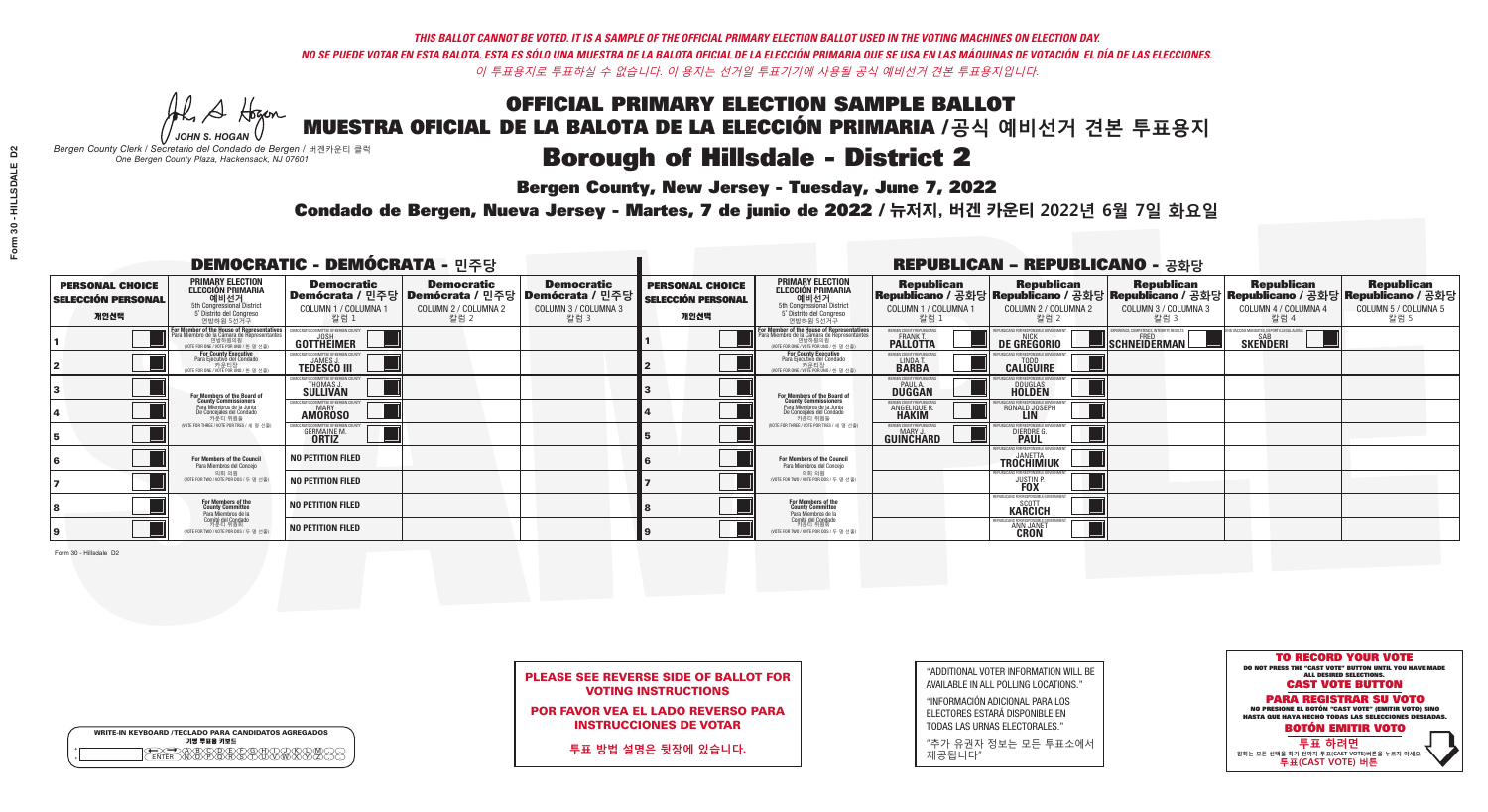A Hogen *JOHN S. HOGAN*

|   | <b>WRITE-IN KEYBOARD /TECLADO PARA CANDIDATOS AGREGADOS</b><br>기명 투표용 키보드 |
|---|---------------------------------------------------------------------------|
| o | .)B)C)DE)F)G)H)                                                           |
| o | <u>እጅአል አል</u>                                                            |

# **Borough of Hillsdale - District 3**

**Bergen County, New Jersey - Tuesday, June 7, 2022** 

*Bergen County Clerk / Secretario del Condado de Bergen /* 버겐카운티 클럭 *One Bergen County Plaza, Hackensack, NJ 07601*



PLEASE SEE REVERSE SIDE OF BALLOT FOR VOTING INSTRUCTIONS

POR FAVOR VEA EL LADO REVERSO PARA INSTRUCCIONES DE VOTAR

**투표 방법 설명은 뒷장에 있습니다.**

| "ADDITIONAL VOTER INFORMATION WILL BE |
|---------------------------------------|
| AVAILABLE IN ALL POLLING LOCATIONS."  |

"INFORMACIÓN ADICIONAL PARA LOS ELECTORES ESTARÁ DISPONIBLE EN TODAS LAS URNAS ELECTORALES."

"추가 유권자 정보는 모든 투표소에서 제공됩니다"

Condado de Bergen, Nueva Jersey - Martes, 7 de junio de 2022 / 뉴저지, 버겐 카운티 2022년 6월 7일 화요일 *One Bergen County Plaza, Hackensack, NJ 07601*

| <b>DEMOCRATIC - DEMÓCRATA - 민주당</b>                         |                                                                                                                                                       |                                                                       |                                                   |                                                                                                        |                                                             |                                                                                                                                              |                                                                | <b>REPUBLICAN - REPUBLICANO - 공화당</b>                                                                                                          |                                                   |                                                              |                                                   |
|-------------------------------------------------------------|-------------------------------------------------------------------------------------------------------------------------------------------------------|-----------------------------------------------------------------------|---------------------------------------------------|--------------------------------------------------------------------------------------------------------|-------------------------------------------------------------|----------------------------------------------------------------------------------------------------------------------------------------------|----------------------------------------------------------------|------------------------------------------------------------------------------------------------------------------------------------------------|---------------------------------------------------|--------------------------------------------------------------|---------------------------------------------------|
| <b>PERSONAL CHOICE</b><br><b>SELECCIÓN PERSONAL</b><br>개인선택 | <b>PRIMARY ELECTION</b><br><b>ELECCIÓN PRIMARIA</b><br>예비선거<br>5th Congressional District<br>5° Distrito del Congreso<br>연방하원 5선거구                    | <b>Democratic</b><br>COLUMN 1 / COLUMNA 1<br>칼럼 1                     | <b>Democratic</b><br>COLUMN 2 / COLUMNA 2<br>칼럼 2 | <b>Democratic</b><br>│Demócrata / 민주당│Demócrata / 민주당│Demócrata / 민주당│<br>COLUMN 3 / COLUMNA 3<br>칼럼 3 | <b>PERSONAL CHOICE</b><br><b>SELECCIÓN PERSONAL</b><br>개인선택 | <b>PRIMARY ELECTION</b><br>ELECCIÓN PRIMARIA<br>5th Congressional District<br>5° Distrito del Congreso<br>연방하원 5선거구                          | <b>Republican</b><br>COLUMN 1 / COLUMNA 1<br>칼럼                | <b>Republican</b><br>Republicano / 공화당 Republicano / 공화당 Republicano / 공화당 Republicano / 공화당 Republicano / 공화당<br>COLUMN 2 / COLUMNA 2<br>참럼 2 | <b>Republican</b><br>COLUMN 3 / COLUMNA 3<br>칼럼 3 | <b>Republican</b><br>COLUMN 4 / COLUMNA 4<br>칼럼 4            | <b>Republican</b><br>COLUMN 5 / COLUMNA 5<br>칼럼 5 |
|                                                             | F <b>or Member of the House of Representatives</b><br>Para Miembro de la Cámara de Representantes<br>연방하원의원<br>(VOTE FOR ONE / VOTE POR UNO / 한 명 선출) | <b>GOTTHEIMER</b>                                                     |                                                   |                                                                                                        |                                                             | For Member of the House of Representatives<br>Para Miembro de la Cámara de Representantes<br>엔망아원의원<br>(VOTE FOR ONE / VOTE POR UNO / 한 명 선출 | ERGEN COUNTY REPUBLICAN<br><b>PALLOTTA</b>                     | DE GREGORIO                                                                                                                                    | SCHNEIDERMAN                                      | ) VACCINE MANDATES, DEPORT ILLEGAL ALIENS<br><b>SKENDERI</b> |                                                   |
|                                                             | For County Executive<br>Para Ejecutivo del Condado<br>가운티장<br>(VOTE FOR ONE / VOTE POR UNO / 한 명 선출)                                                  | EMOCRATIC COMMITTEE OF BERGEN COUNT<br><b>TEDESCO III</b>             |                                                   |                                                                                                        |                                                             | <b>For County Executive</b><br>Para Ejecutivo del Condado<br>키운티상<br>(VOTE FOR ONE / VOTE POR UNO / 한 명 선출)                                  | BERGEN COUNTY REPUBLICAN<br>LINDA T.                           | <b>CALIGUIRE</b>                                                                                                                               |                                                   |                                                              |                                                   |
|                                                             | For Members of the Board of<br>County Commissioners                                                                                                   | <b>THOMAS J.</b><br><b>SULLIVAN</b>                                   |                                                   |                                                                                                        |                                                             | For Members of the Board of<br>County Commissioners                                                                                          | ERGEN COUNTY REPUBLICAN<br><b>PAUL A.</b><br><b>DUGGAN</b>     | DOUGLAS<br>HOLDEN                                                                                                                              |                                                   |                                                              |                                                   |
|                                                             | Para Miembros de la Junta<br>De Concejales del Condado<br>카운티 위원들                                                                                     | OCRATIC COMMITTEE OF BERGEN COUNTY<br><b>AMOROSO</b>                  |                                                   |                                                                                                        |                                                             | Para Miembros de la Junta<br>De Concejales del Condado<br>카우티 위원들                                                                            | <b>ERGEN COUNTY REPUBLICAN</b><br><b>ANGELIQUE R<br/>HAKIM</b> | RONALD JOSEPH                                                                                                                                  |                                                   |                                                              |                                                   |
|                                                             | NOTE FOR THREE / VOTE POR TRES / 세 명 선출)                                                                                                              | RATIC COMMITTEE OF BERGEN COUP<br><b>GERMAINE M.</b><br><b>ORTIZ</b>  |                                                   |                                                                                                        |                                                             | (VOTE FOR THREE / VOTE POR TRES / 세 명 선출)                                                                                                    | ERGEN COUNTY REPUBLICANS<br>MARY J<br>GUINCHARD                | <b>DIERDRE</b> Q                                                                                                                               |                                                   |                                                              |                                                   |
|                                                             | For Members of the Council<br>Para Miembros del Conceio                                                                                               | <b>NO PETITION FILED</b>                                              |                                                   |                                                                                                        |                                                             | <b>For Members of the Council</b><br>Para Miembros del Conceio                                                                               |                                                                | PUBLICANS FOR RESPONSIBLE GOVER<br><b>TROCHIMIUK</b>                                                                                           |                                                   |                                                              |                                                   |
|                                                             | 의회 의원<br>(VOTE FOR TWO / VOTE POR DOS / 두 명 선출                                                                                                        | <b>NO PETITION FILED</b>                                              |                                                   |                                                                                                        |                                                             | 의회 의원<br>(VOTE FOR TWO / VOTE POR DOS / 두 명 선출)                                                                                              |                                                                | PUBLICANS FOR RESPONSIBLE GOVERNMEN<br><b>JUSTIN FOX</b>                                                                                       |                                                   |                                                              |                                                   |
|                                                             | For Members of the<br>County Committee<br>Para Miembros de la                                                                                         | <b>IOCRATIC COMMITTEE OF BERGEN COUNTY</b><br><b>SHEINFIELD</b>       |                                                   |                                                                                                        |                                                             | For Members of the<br>County Committee<br>Para Miembros de la<br>Comité del Condado                                                          |                                                                | FPUBLICANS FOR RESPONSIBLE GI<br><b>J. DREW</b><br><b>METZ</b>                                                                                 |                                                   |                                                              |                                                   |
|                                                             | Comité del Condado<br>카운티 위원회<br>(VOTE FOR TWO / VOTE POR DOS / 두 명 선출)                                                                               | MOCRATIC COMMITTEE OF RERGEN COUNT<br><b>JONNA D.</b><br><b>DAVIS</b> |                                                   |                                                                                                        |                                                             | 카운티 위원회<br>WOTE FOR TWO / VOTE POR DOS / 두 명 선출)                                                                                             |                                                                | PUBLICANS FOR RESPONSIBLE GOV<br><b>CONSTANCE A.</b><br><b>DeJOSEPH</b>                                                                        |                                                   |                                                              |                                                   |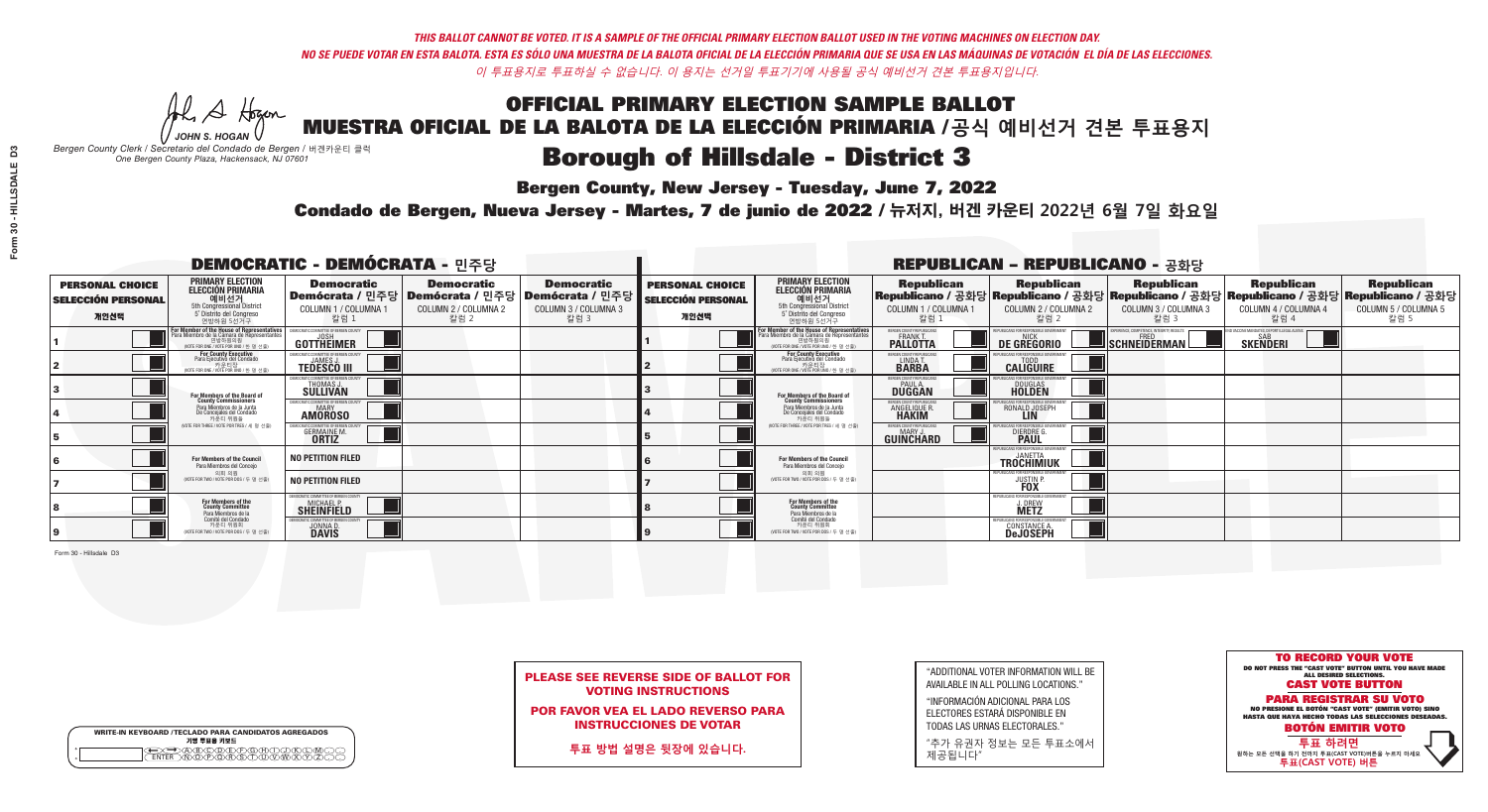A Hogen *JOHN S. HOGAN*

| <b>WRITE-IN KEYBOARD /TECLADO PARA CANDIDATOS AGREGADOS</b><br>기명 투표용 키보드 |  |  |  |  |  |  |  |  |
|---------------------------------------------------------------------------|--|--|--|--|--|--|--|--|
| )<br>BODDEDORD<br>DOROCODOR                                               |  |  |  |  |  |  |  |  |

## **Borough of Hillsdale - District 4**

**Bergen County, New Jersey - Tuesday, June 7, 2022** 

*Bergen County Clerk / Secretario del Condado de Bergen /* 버겐카운티 클럭 *One Bergen County Plaza, Hackensack, NJ 07601*

Condado de Bergen, Nueva Jersey - Martes, 7 de junio de 2022 / 뉴저지, 버겐 카운티 2022년 6월 7일 화요일 *One Bergen County Plaza, Hackensack, NJ 07601*



|                            | <b>PLEASE SEE REVERSE SIDE OF BALLOT FOR</b> |
|----------------------------|----------------------------------------------|
| <b>VOTING INSTRUCTIONS</b> |                                              |

POR FAVOR VEA EL LADO REVERSO PARA INSTRUCCIONES DE VOTAR

**투표 방법 설명은 뒷장에 있습니다.**

"ADDITIONAL VOTER INFORMATION WILL BE AVAILABLE IN ALL POLLING LOCATIONS."

"INFORMACIÓN ADICIONAL PARA LOS ELECTORES ESTARÁ DISPONIBLE EN TODAS LAS URNAS ELECTORALES."

"추가 유권자 정보는 모든 투표소에서 제공됩니다"

| <b>DEMOCRATIC - DEMÓCRATA - 민주당</b>                         |                                                                                                                                             |                                                                     |                                                   |                                                                                                        |                                                             |                                                                                                                                               |                                                               | <b>REPUBLICAN - REPUBLICANO - 공화당</b>                           |                                                                                                                                                |                                                            |                                                   |
|-------------------------------------------------------------|---------------------------------------------------------------------------------------------------------------------------------------------|---------------------------------------------------------------------|---------------------------------------------------|--------------------------------------------------------------------------------------------------------|-------------------------------------------------------------|-----------------------------------------------------------------------------------------------------------------------------------------------|---------------------------------------------------------------|-----------------------------------------------------------------|------------------------------------------------------------------------------------------------------------------------------------------------|------------------------------------------------------------|---------------------------------------------------|
| <b>PERSONAL CHOICE</b><br><b>SELECCIÓN PERSONAL</b><br>개인선택 | <b>PRIMARY ELECTION</b><br><b>ELECCIÓN PRIMARIA</b><br>예비선거<br>5th Congressional District<br>5° Distrito del Congreso<br>연방하원 5선거구          | <b>Democratic</b><br>COLUMN 1 / COLUMNA 1<br>칼럼 :                   | <b>Democratic</b><br>COLUMN 2 / COLUMNA 2<br>칼럼 2 | <b>Democratic</b><br>│Demócrata / 민주당│Demócrata / 민주당│Demócrata / 민주당┃<br>COLUMN 3 / COLUMNA 3<br>칼럼 3 | <b>PERSONAL CHOICE</b><br><b>SELECCIÓN PERSONAL</b><br>개인선택 | <b>PRIMARY ELECTION</b><br>ELECCIÓN PRIMARIA<br>5th Congressional District<br>5° Distrito del Congreso<br>연방하원 5선거구                           | <b>Republican</b><br>COLUMN 1 / COLUMNA 1<br>칼럼               | <b>Republican</b><br>COLUMN 2 / COLUMNA 2<br>칼럼 2               | <b>Republican</b><br>Republicano / 공화당 Republicano / 공화당 Republicano / 공화당 Republicano / 공화당 Republicano / 공화당<br>COLUMN 3 / COLUMNA 3<br>칼럼 3 | <b>Republican</b><br>COLUMN 4 / COLUMNA 4<br>칼럼 4          | <b>Republican</b><br>COLUMN 5 / COLUMNA 5<br>칼럼 5 |
|                                                             | or Member of the House of Representatives<br>ara Miembro de la Cámara de Representantes<br>연방하원의원<br>(VOTE FOR ONE / VOTE POR UNO / 한 명 선출) | GOTTHEIMER                                                          |                                                   |                                                                                                        |                                                             | For Member of the House of Representatives<br>Para Miembro de la Cámara de Representantes<br>연방하원의원<br>(WOTE FOR ONE / VOTE POR UNO / 한 명 선출) | BERGEN COUNTY REPUBLICANS<br>FRANK T.<br><b>PALLOTTA</b>      | DE GREGORIO                                                     | PERIENCE. COMPETENCE. INTEGRITY. RESULTS<br>SCHNEIDERMAN                                                                                       | VACCINE MANDATES, DEPORT ILLEGAL ALIENS<br><b>SKENDERI</b> |                                                   |
|                                                             | <b>For County Executive</b><br>Para Ejecutivo del Condado<br>가운티장<br>(VOTE FOR ONE / VOTE POR UNO / 한 명 선출)                                 | DEMOCRATIC COMMITTEE OF BERGEN COUNTY<br><b>TEDESCO III</b>         |                                                   |                                                                                                        |                                                             | For County Executive<br>Para Ejecutivo del Condado<br>. 카운티장<br>(VOTE FOR ONE / VOTE POR UNO / 한 명 선출)                                        | BERGEN COUNTY REPUBLICAN<br>LINDA T.                          | <b>CALIGUIRE</b>                                                |                                                                                                                                                |                                                            |                                                   |
|                                                             | For Members of the Board of<br>County Commissioners                                                                                         | <b><i>AOCRATIC COMMITTEE OF BERGEN COUNTY</i></b><br>THOMAS J.      |                                                   |                                                                                                        |                                                             | For Members of the Board of<br>County Commissioners                                                                                           | ERGEN COUNTY REPUBLICAN<br><b>PAUL A.</b><br><b>DUGGAN</b>    | <b>DOUGLAS</b>                                                  |                                                                                                                                                |                                                            |                                                   |
|                                                             | Para Miembros de la Junta<br>De Concejales del Condado<br>카우티 위원들                                                                           | RATIC COMMITTEE OF BERGEN COUNTY:<br><b>MARY</b><br><b>AMOROSO</b>  |                                                   |                                                                                                        |                                                             | Para Miembros de la Junta<br>De Concejales del Condado<br>카운티 위원들                                                                             | FRGEN COUNTY REPUBLICAN<br><b>ANGELIQUE F</b><br><b>HAKIM</b> | RONALD JOSEPH                                                   |                                                                                                                                                |                                                            |                                                   |
|                                                             | NOTE FOR THREE / VOTE POR TRES / 세 명 선출)                                                                                                    | RATIC COMMITTEE OF BERGEN COI<br><b>GERMAINE M.</b><br><b>ORTIZ</b> |                                                   |                                                                                                        |                                                             | (VOTE FOR THREE / VOTE POR TRES / 세 명 선출)                                                                                                     | ERGEN COUNTY REPUBLICANS<br>MARY J<br>GUINCHARD               | FOR RESPONSIBLE G<br><b>DIERDRE G</b><br><b>PAUL</b>            |                                                                                                                                                |                                                            |                                                   |
|                                                             | For Members of the Council<br>Para Miembros del Conceio                                                                                     | <b>NO PETITION FILED</b>                                            |                                                   |                                                                                                        |                                                             | For Members of the Council<br>Para Miembros del Conceio                                                                                       |                                                               | PUBLICANS FOR RESPONSIBLE GOVERN<br>TROCHIMIUK                  |                                                                                                                                                |                                                            |                                                   |
|                                                             | 의회 의원<br>(VOTE FOR TWO / VOTE POR DOS / 두 명 선출                                                                                              | <b>NO PETITION FILED</b>                                            |                                                   |                                                                                                        |                                                             | 의회 의원<br>(VOTE FOR TWO / VOTE POR DOS / 두 명 선출)                                                                                               |                                                               | PUBLICANS FOR RESPONSIBLE GOVERNM.<br><b>JUSTIN F</b>           |                                                                                                                                                |                                                            |                                                   |
|                                                             | For Members of the<br>County Committee<br>Para Miembros de la<br>Comité del Condado                                                         | <b>NO PETITION FILED</b>                                            |                                                   |                                                                                                        |                                                             | For Members of the<br>County Committee<br>Para Miembros de la<br>Comité del Condado                                                           |                                                               | FPUBLICANS FOR RESPONSIBLE (<br><b>MIANO</b>                    |                                                                                                                                                |                                                            |                                                   |
|                                                             | 카운티 위원회<br>(VOTE FOR TWO / VOTE POR DOS / 두 명 선출)                                                                                           | <b>NO PETITION FILED</b>                                            |                                                   |                                                                                                        |                                                             | 카운티 위원회<br>NOTE FOR TWO / VOTE POR DOS / 두 명 선출)                                                                                              |                                                               | PUBLICANS FOR RESPONSIBLE G<br><b>JOANNE C.</b><br><b>MIANO</b> |                                                                                                                                                |                                                            |                                                   |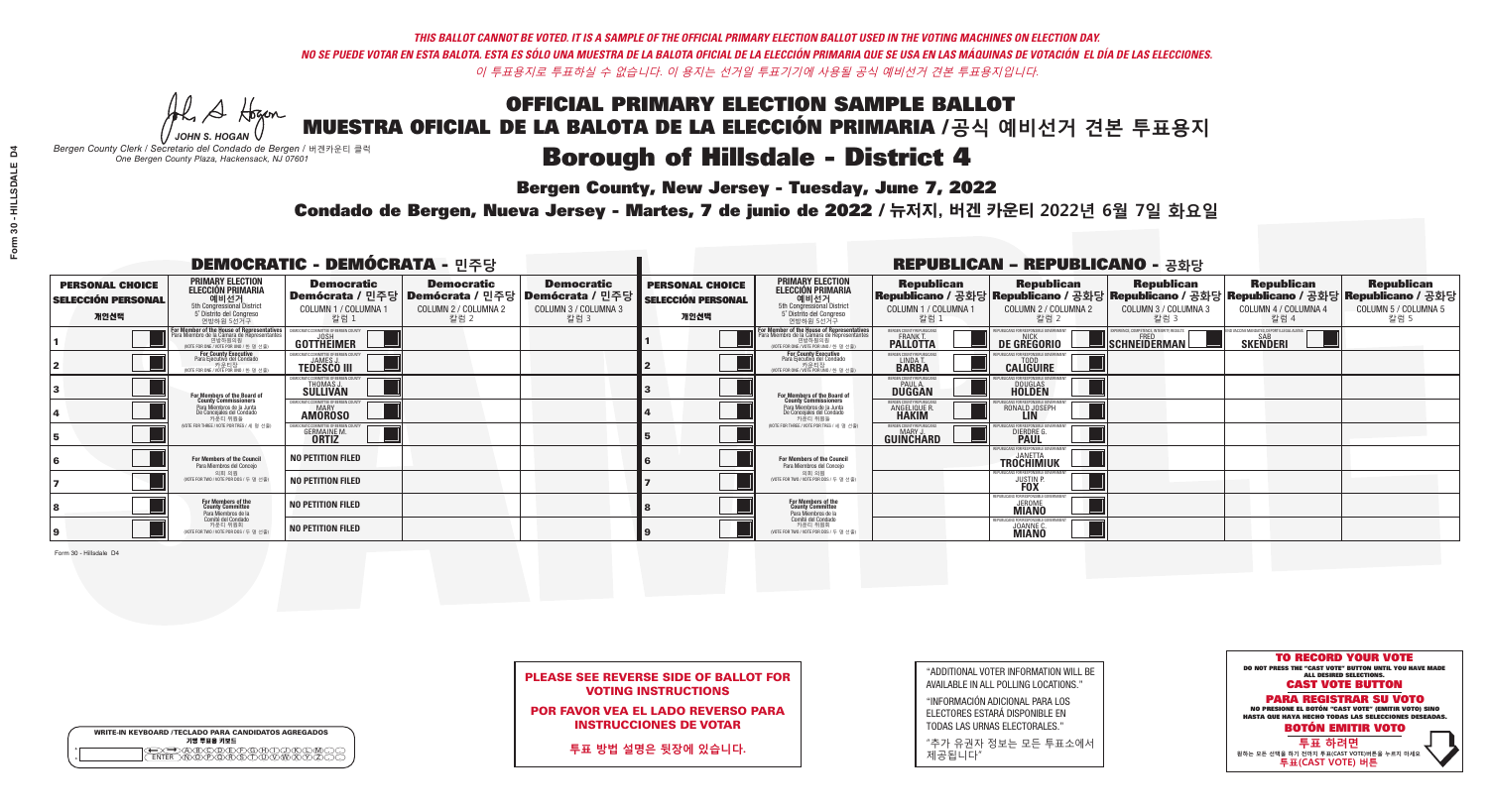A Hogen *JOHN S. HOGAN*

| <b>WRITE-IN KEYBOARD /TECLADO PARA CANDIDATOS AGREGADOS</b><br>기명 투표용 키보드 |  |
|---------------------------------------------------------------------------|--|
| )BUCUDUFUFUGUHU<br><b>®©©©©</b>                                           |  |

# **Borough of Hillsdale - District 5**

**Bergen County, New Jersey - Tuesday, June 7, 2022** 

*Bergen County Clerk / Secretario del Condado de Bergen /* 버겐카운티 클럭 *One Bergen County Plaza, Hackensack, NJ 07601*

Condado de Bergen, Nueva Jersey - Martes, 7 de junio de 2022 / 뉴저지, 버겐 카운티 2022년 6월 7일 화요일 *One Bergen County Plaza, Hackensack, NJ 07601*



PLEASE SEE REVERSE SIDE OF BALLOT FOR VOTING INSTRUCTIONS

POR FAVOR VEA EL LADO REVERSO PARA INSTRUCCIONES DE VOTAR

**투표 방법 설명은 뒷장에 있습니다.**

| "ADDITIONAL VOTER INFORMATION WILL BE |
|---------------------------------------|
| AVAILABLE IN ALL POLLING LOCATIONS."  |

"INFORMACIÓN ADICIONAL PARA LOS ELECTORES ESTARÁ DISPONIBLE EN TODAS LAS URNAS ELECTORALES."

"추가 유권자 정보는 모든 투표소에서 제공됩니다"

| <b>DEMOCRATIC - DEMÓCRATA - 민주당</b>                         |                                                                                                                                                  |                                                                                                        |                                                   |                                                   | <b>REPUBLICAN - REPUBLICANO - 공화당</b>                       |                                                                                                                                               |                                                            |                                                               |                                                                                                                                                |                                                            |                                                   |
|-------------------------------------------------------------|--------------------------------------------------------------------------------------------------------------------------------------------------|--------------------------------------------------------------------------------------------------------|---------------------------------------------------|---------------------------------------------------|-------------------------------------------------------------|-----------------------------------------------------------------------------------------------------------------------------------------------|------------------------------------------------------------|---------------------------------------------------------------|------------------------------------------------------------------------------------------------------------------------------------------------|------------------------------------------------------------|---------------------------------------------------|
| <b>PERSONAL CHOICE</b><br><b>SELECCIÓN PERSONAL</b><br>개인선택 | <b>PRIMARY ELECTION</b><br><b>ELECCIÓN PRIMARIA</b><br>예비선거<br>5th Congressional District<br>5° Distrito del Congreso<br>연방하원 5선거구               | <b>Democratic</b><br>│Demócrata / 민주당│Demócrata / 민주당│Demócrata / 민주당┃<br>COLUMN 1 / COLUMNA 1<br>칼럼 : | <b>Democratic</b><br>COLUMN 2 / COLUMNA 2<br>칼럼 2 | <b>Democratic</b><br>COLUMN 3 / COLUMNA 3<br>칼럼 3 | <b>PERSONAL CHOICE</b><br><b>SELECCIÓN PERSONAL</b><br>개인선택 | <b>PRIMARY ELECTION</b><br>ELECCIÓN PRIMARIA<br>예비선거<br>5th Congressional District<br>5° Distrito del Congreso<br>연방하원 5선거구                   | <b>Republican</b><br>COLUMN 1 / COLUMNA 1<br>칼럼            | <b>Republican</b><br>COLUMN 2 / COLUMNA 2<br>칼럼 2             | <b>Republican</b><br>Republicano / 공화당 Republicano / 공화당 Republicano / 공화당 Republicano / 공화당 Republicano / 공화당<br>COLUMN 3 / COLUMNA 3<br>칼럼 3 | <b>Republican</b><br>COLUMN 4 / COLUMNA 4<br>칼럼 4          | <b>Republican</b><br>COLUMN 5 / COLUMNA 5<br>칼럼 5 |
|                                                             | <b>r Member of the House of Representatives</b><br>ra Miembro de la Cámara de Representantes<br>연방하원의원<br>(VOTE FOR ONE / VOTE POR UNO / 한 명 선출) | GOTTHEIMER                                                                                             |                                                   |                                                   |                                                             | For Member of the House of Representatives<br>Para Miembro de la Cámara de Representantes<br>연방하원의원<br>(VOTE FOR ONE / VOTE POR UNO / 한 명 선출) | BERGEN COUNTY REPUBLICANS<br>FRANK T.<br><b>PALLOTTA</b>   | DE GREGORIO                                                   | PERIENCE, COMPETENCE, INTEGRITY, RESULTS<br>SCHNEIDERMAN                                                                                       | VACCINE MANDATES, DEPORT ILLEGAL ALIENS<br><b>SKENDERI</b> |                                                   |
|                                                             | For County Executive<br>Para Ejecutivo del Condado<br>. 카운티장<br>(VOTE FOR ONE / VOTE POR UNO / 한 명 선출)                                           | )EMOCRATIC COMMITTEE OF BERGEN COUNTY<br><b>TEDESCO III</b>                                            |                                                   |                                                   |                                                             | <b>For County Executive</b><br>Para Ejecutivo del Condado<br>. 카운티장<br>(VOTE FOR ONE / VOTE POR UNO / 한 명 선출)                                 | BERGEN COUNTY REPUBLICAN<br>LINDA T.                       | <b>CALIGUIRE</b>                                              |                                                                                                                                                |                                                            |                                                   |
|                                                             | <b>For Members of the Board of<br/>County Commissioners</b>                                                                                      | MOCRATIC COMMITTEE OF BERGEN COUNTY<br>THOMAS J.                                                       |                                                   |                                                   |                                                             | For Members of the Board of<br>County Commissioners                                                                                           | ERGEN COUNTY REPUBLICAN<br><b>PAUL A.</b><br><b>DUGGAN</b> | <b>DOUGLAS</b>                                                |                                                                                                                                                |                                                            |                                                   |
|                                                             | Para Miembros de la Junta<br>De Concejales del Condado<br>카운티 위원들                                                                                | CRATIC COMMITTEE OF BERGEN COUNTY<br><b>MARY</b><br><b>AMOROSO</b>                                     |                                                   |                                                   |                                                             | Para Miembros de la Junta<br>De Concejales del Condado<br>카우티 위원들<br>(VOTE FOR THREE / VOTE POR TRES / 세 명 선출)                                | <b>RGEN COUNTY REPUBLICAN</b><br><b>ANGELIQUE F</b>        | RONALD JOSEPH                                                 |                                                                                                                                                |                                                            |                                                   |
|                                                             | NOTE FOR THREE / VOTE POR TRES / 세 명 선출)                                                                                                         | RATIC COMMITTEE OF BERGEN COUN<br><b>GERMAINE M.</b><br><b>ORTIZ</b>                                   |                                                   |                                                   |                                                             |                                                                                                                                               | ERGEN COUNTY REPUBLICANS<br><b>MARY J</b><br>GUINCHARD     | <b>DIERDRE G</b><br><b>PAUL</b>                               |                                                                                                                                                |                                                            |                                                   |
|                                                             | For Members of the Council<br>Para Miembros del Conceio<br>의회 의원<br>(VOTE FOR TWO / VOTE POR DOS / 두 명 선출                                        | NO PETITION FILED                                                                                      |                                                   |                                                   |                                                             | For Members of the Council<br>Para Miembros del Conceio                                                                                       |                                                            | PUBLICANS FOR RESPONSIBLE GOVERNM<br><b>TROCHIMIUK</b>        |                                                                                                                                                |                                                            |                                                   |
|                                                             |                                                                                                                                                  | NO PETITION FILED                                                                                      |                                                   |                                                   |                                                             | 의회 의원<br>NOTE FOR TWO / VOTE POR DOS / 두 명 선출)                                                                                                |                                                            | PUBLICANS FOR RESPONSIBI E GOVERNME<br><b>JUSTIN F</b>        |                                                                                                                                                |                                                            |                                                   |
|                                                             | For Members of the<br>County Committee<br>Para Miembros de la<br>Comité del Condado<br>카운티 위원회<br>NOTE FOR TWO / VOTE POR DOS / 두 명 선출)          | <b>NO PETITION FILED</b>                                                                               |                                                   |                                                   |                                                             | For Members of the<br>County Committee<br>Para Miembros de la<br>Comité del Condado                                                           |                                                            | FPUBLICANS FOR RESPONSIBLI<br><b>FRED A.</b><br><b>FRANCO</b> |                                                                                                                                                |                                                            |                                                   |
|                                                             |                                                                                                                                                  | <b>NO PETITION FILED</b>                                                                               |                                                   |                                                   |                                                             | 카운티 위원회<br>(VOTE FOR TWO / VOTE POR DOS / 두 명 선출)                                                                                             |                                                            | PUBLICANS FOR RESPONSIBLE<br><b>MARY</b><br>RAYMOND           |                                                                                                                                                |                                                            |                                                   |